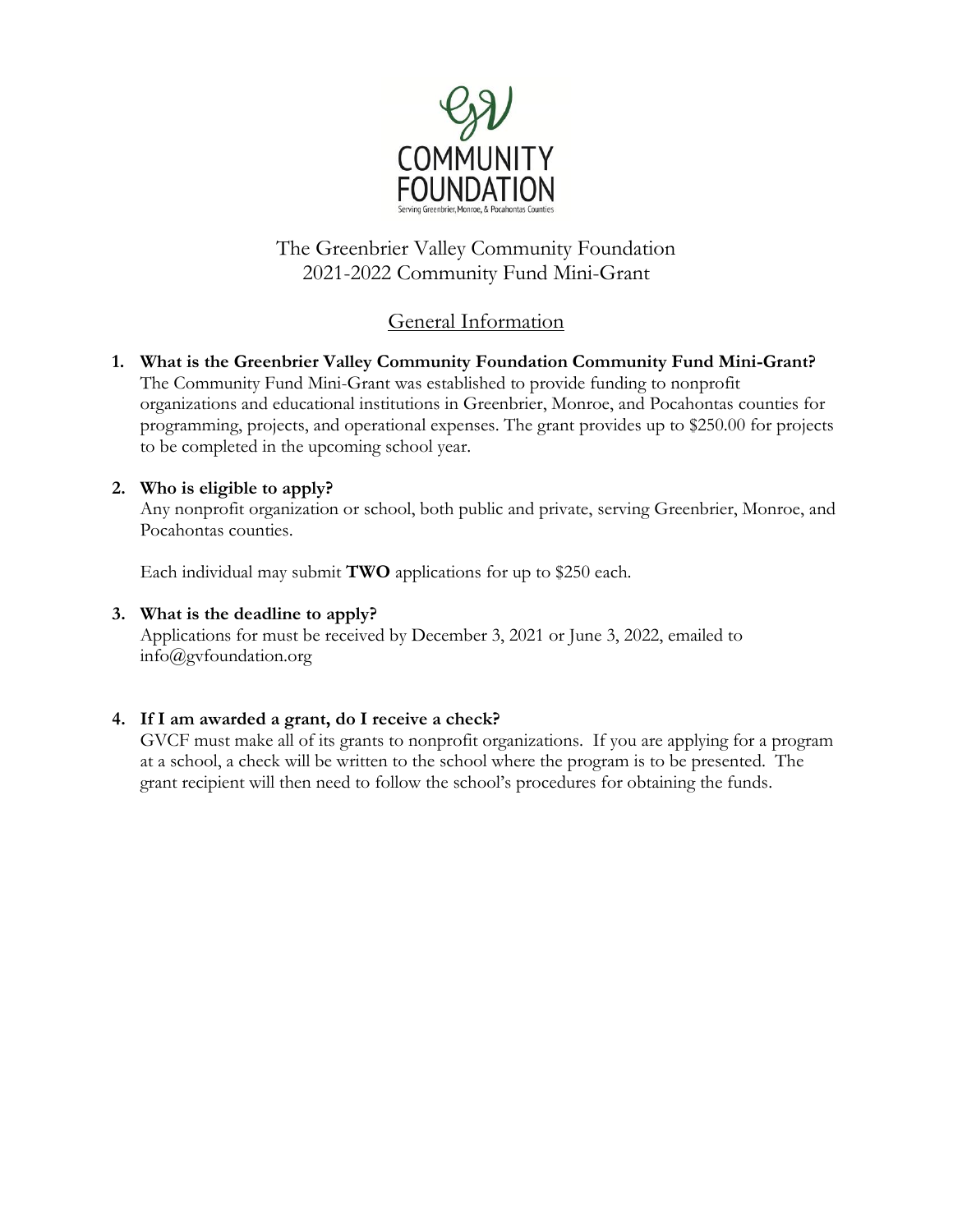

# **GREENBRIER VALLEY COMMUNITY FOUNDATION**

*2021-2022 Community Fund*

*Mini-Grant Application Application Deadlines:* **December 3, 2021 or June 3, 2022**

#### GENERAL INFORMATION

| <u> 1989 - Johann Harry Harry Harry Harry Harry Harry Harry Harry Harry Harry Harry Harry Harry Harry Harry Harry</u>                                 |
|-------------------------------------------------------------------------------------------------------------------------------------------------------|
|                                                                                                                                                       |
| School(s) Where Project will be Administered: __________________________________                                                                      |
| Name of Sponsoring Teacher (if not Applicant): __________________________________                                                                     |
|                                                                                                                                                       |
| GRANT REQUEST INFORMATION                                                                                                                             |
|                                                                                                                                                       |
| Project Abstract (Brief summary of project – if your grant is selected, this will be used for public<br>relations purposes):                          |
|                                                                                                                                                       |
| ,我们也不能在这里的时候,我们也不能在这里的时候,我们也不能在这里的时候,我们也不能会不能会不能会不能会不能会不能会不能会不能会。<br>第2012章 我们的时候,我们的时候,我们的时候,我们的时候,我们的时候,我们的时候,我们的时候,我们的时候,我们的时候,我们的时候,我们的时候,我们的时候,我 |
| Amount of this Request: \$ _____________ (May not exceed \$250.00)                                                                                    |
| Please return to: info@gvfoundation.org                                                                                                               |

*The mission of the Greater Greenbrier Valley Community Foundation is to create a tradition of charitable giving and enhance the quality of life of the people of the Greenbrier Valley by accepting contributions, managing funds and making charitable distributions.*

> *Community Fund Mini-Grant Application Page 2*